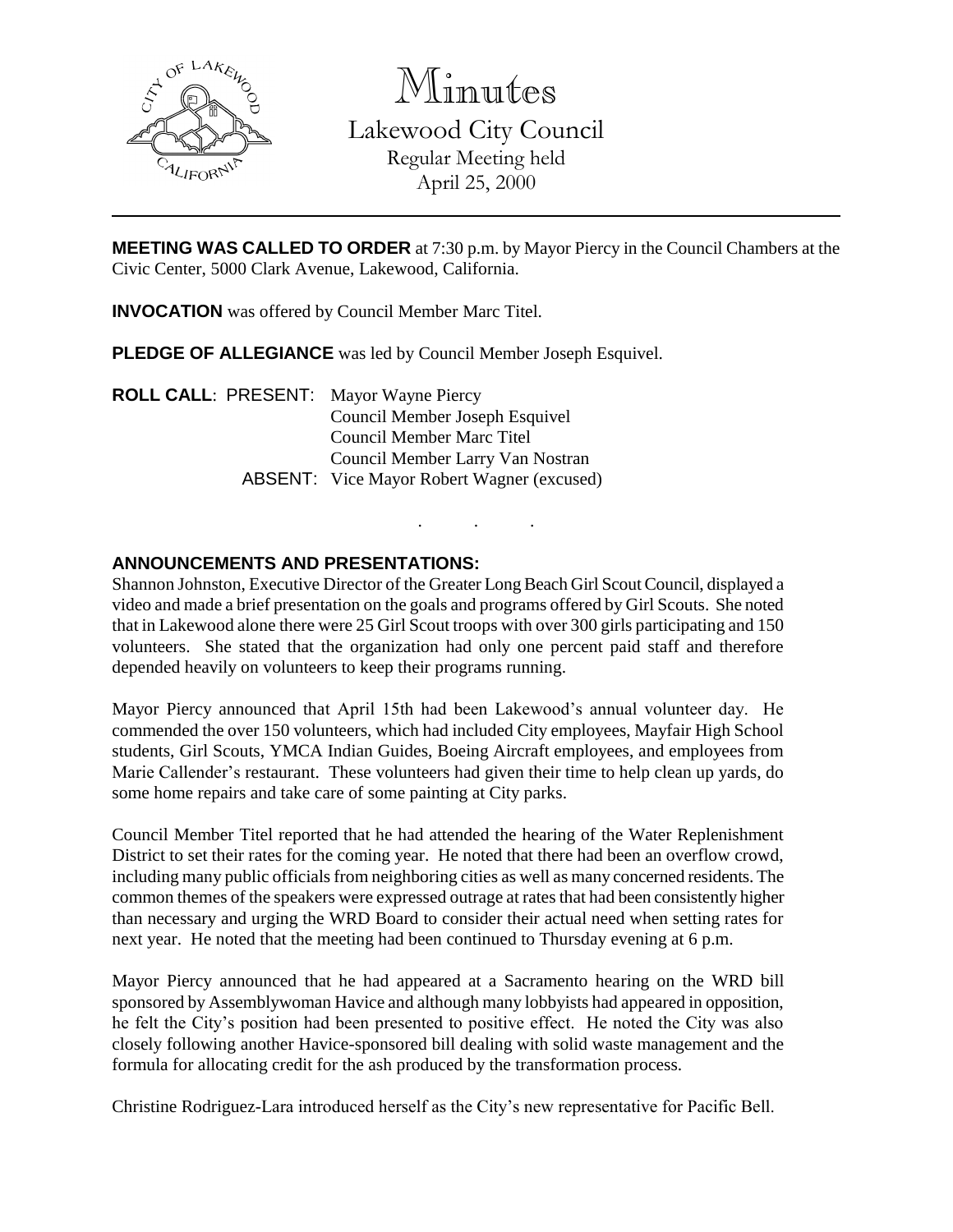City Council Minutes April 25, 2000 Page 2

### **ROUTINE ITEMS:**

COUNCIL MEMBER VAN NOSTRAN MOVED AND COUNCIL MEMBER TITEL SECONDED TO APPROVE ROUTINE ITEMS 1 THROUGH 9.

- RI-1 Approval of Minutes of the Meeting held April 11, 2000
- RI-2 Approval of Personnel Transactions
- RI-3 Approval of Registers of Demands dated April 6, and April 13, 2000
- RI-4 Approval of Monthly Investment Transactions Report
- RI-5 Approval of Quarterly Schedule of Investments
- RI-6 Approval of Agreement with Charles Walton Associates for Construction Phase of Iacoboni Library Renovation
- RI-7 Approval of Agreement with Meyer & Associates for Construction Phase of Weingart Senior Center Remodel
- RI-8 Approval of Cooperative Purchase of DASH Vans
- RI-9 Approval of Amendment to the Agreement with Norris-Repke, Inc. for Engineering Services on Alley West of Lakewood Boulevard Paving Project

UPON ROLL CALL VOTE, THE MOTION WAS APPROVED:

AYES: COUNCIL MEMBERS: Van Nostran, Esquivel, Titel and Piercy NAYS: COUNCIL MEMBERS: None ABSENT: COUNCIL MEMBERS: Wagner

### **1.1 • ORDINANCE NO. 2000-5; PERTAINING TO LIGHT POLE BANNERS**

Community Development Director Chuck Ebner displayed slides and presented an oral report based on his memorandum contained in the agenda packet and reported that seeing a positive response from the community to the City's 45th Anniversary banners on street light poles, the MaceRich Company had made a request to utilize the same type of light pole banners on fixtures within their property. Since the Lakewood Municipal Code had no existing provision for signage of this type, a study was completed and proposed standards approved by the Planning and Environment Commission. Placement of banners would be limited to the parking areas of a commercial property such as the Lakewood Center Mall, and would be subject to the approval of the Development Review Board. It was the recommendation of the Planning and Environment Commission that the City Council introduce Ordinance No. 2000-5 and approve the Negative Declaration prepared for the project.

. . .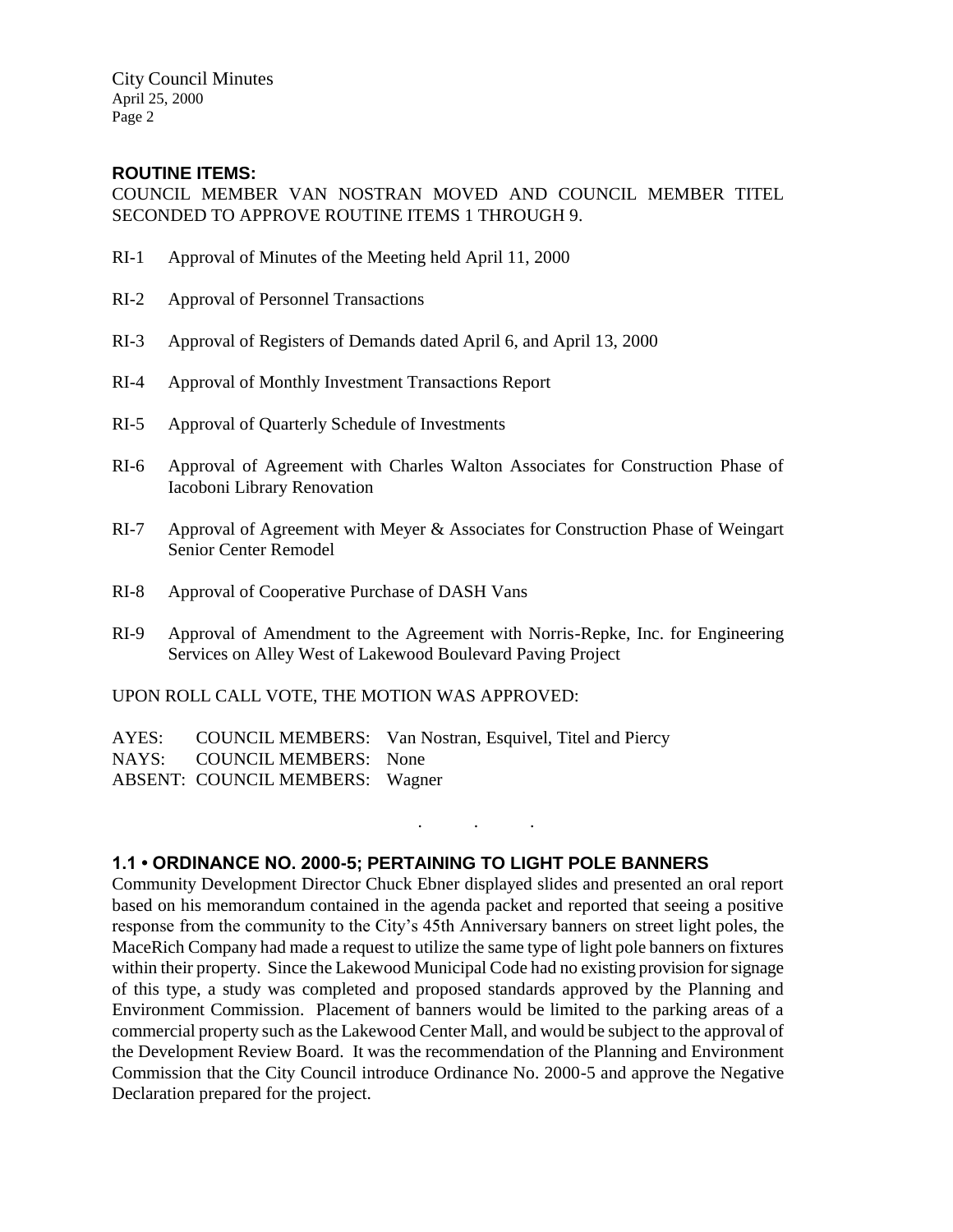City Council Minutes April 25, 2000 Page 3

**1.1 • ORDINANCE NO. 2000-5; PERTAINING TO LIGHT POLE BANNERS** - Continued Mr. Ebner confirmed for Council Member Van Nostran that these promotional banners would by limited to private property locations and not appear on any City streets.

Mayor Piercy opened the public hearing at 7:54 p.m. and called for anyone in the audience wishing to address the City Council on this matter. There was no response.

ORDINANCE NO. 2000-5; AN ORDINANCE OF THE CITY COUNCIL OF THE CITY OF LAKEWOOD AMENDING THE LAKEWOOD MUNICIPAL CODE AND THE ZONING ORDINANCE PERTAINING TO LIGHT POLE BANNERS IN CONNECTION WITH BUSINESS PROMOTIONS ON INTEGRATED COMMERCIAL SITES

COUNCIL MEMBER TITEL MOVED AND COUNCIL MEMBER ESQUIVEL SECONDED TO CLOSE THE PUBLIC HEARING, INTRODUCE ORDINANCE NO. 2000-5 AND APPROVE THE NEGATIVE DECLARATION. UPON ROLL CALL VOTE, THE MOTION WAS APPROVED:

AYES: COUNCIL MEMBERS: Van Nostran, Esquivel, Titel and Piercy NAYS: COUNCIL MEMBERS: None ABSENT: COUNCIL MEMBERS: Wagner

**WRITTEN COMMUNICATIONS**

CORRESPONDENCE FROM SOUTHERN CALIFORNIA EDISON REGARDING INSTALLATION OF AUTOMATED METER READING EQUIPMENT

. . .

Assistant City Administrator Michael Stover advised that the Southern California Edison Company was proposing to convert their service meters to an automated type that could be read by the transmission of a radio signal to a vehicle on the street. This would mean that a meter reader would no longer be required to enter a resident's yard in order to read the electric meter. He stated there would be a slight power interruption and that the City would expect to work closely with Edison on an outreach program so that the conversion could be completed in the least disruptive way possible.

Council Member Van Nostran stated that with the types and amounts of electronic equipment that most people have in their homes, it would be vital that they be adequately notified before any break in service occurred.

Council Member Titel suggested that staff take a very active role in the process and coordinate with the Greater Lakewood Chamber of Commerce to limit the impacts on small businesses within the City.

Responding to a question from Council Member Van Nostran, Mr. Stover stated that other agencies with meters would probably consider conversion to automated systems as the cost of such technology became competitive with manual systems. He noted that the City's water meter reading was not nearly as labor-intensive since all residential meters were located within the public right-of-way and did not require staff to enter rear yards.